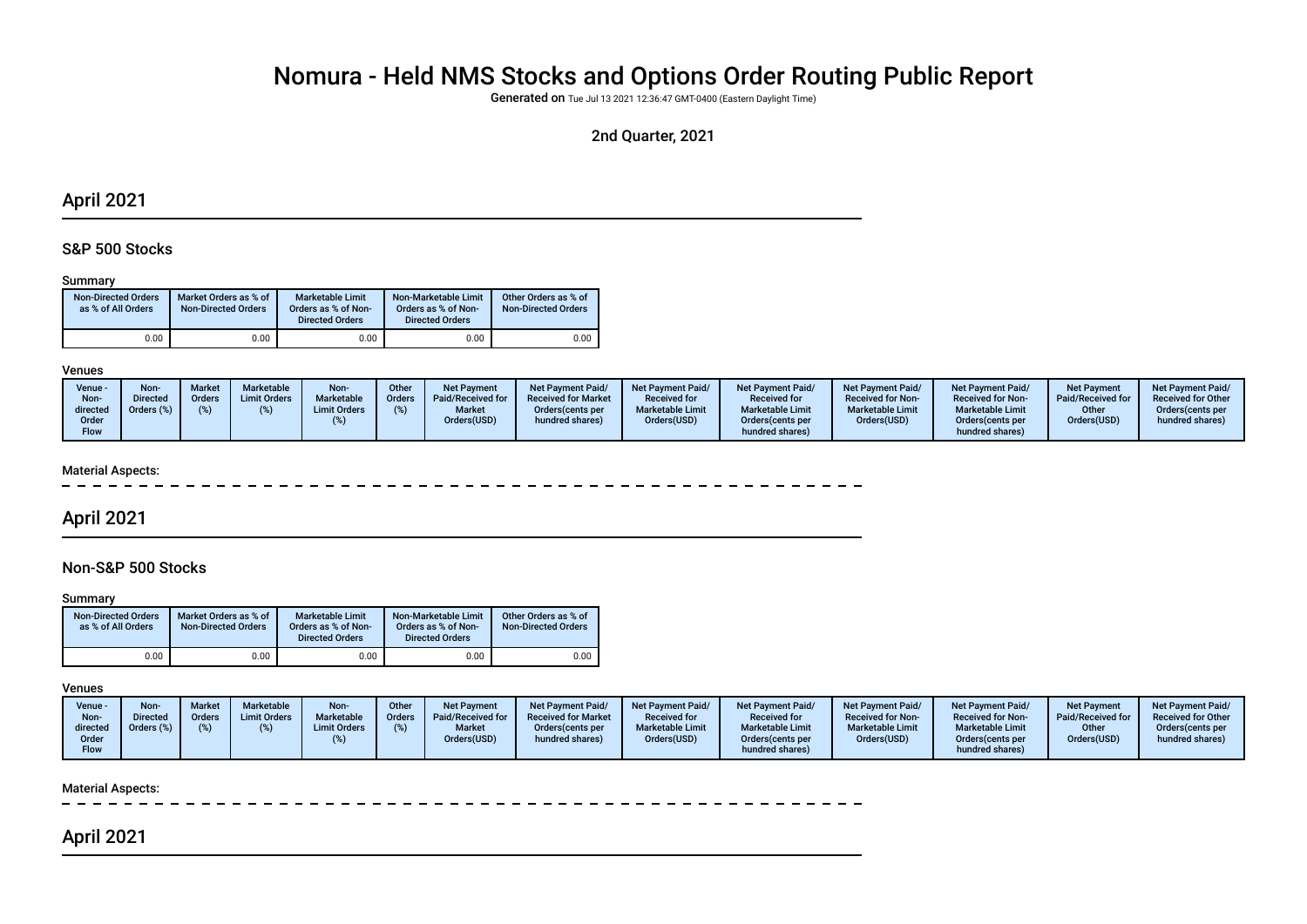### **Options**

### Summary

| <b>Non-Directed Orders</b><br>as % of All Orders | Market Orders as % of<br><b>Non-Directed Orders</b> | Marketable Limit<br>Orders as % of Non-<br><b>Directed Orders</b> | Non-Marketable Limit<br>Orders as % of Non-<br><b>Directed Orders</b> | Other Orders as % of<br><b>Non-Directed Orders</b> |
|--------------------------------------------------|-----------------------------------------------------|-------------------------------------------------------------------|-----------------------------------------------------------------------|----------------------------------------------------|
| 100.00                                           | 4.29                                                | 0.00                                                              | 0.00                                                                  | 95.71                                              |

#### Venues

| Venue -<br><b>Non-directed Order</b><br><b>Flow</b>              | Non-<br><b>Directed</b><br>Orders (%) | <b>Market</b><br><b>Orders</b><br>$(\%)$ | Marketable<br><b>Limit Orders</b><br>(%) | Non-<br>Marketable<br><b>Limit Orders</b><br>(%) | Other<br>Orders<br>(%) | <b>Net Payment</b><br>Paid/Received<br>for Market<br>Orders(USD) | Net Payment Paid/<br><b>Received for Market</b><br>Orders (cents per<br>hundred shares) | Net Payment Paid/<br><b>Received for</b><br><b>Marketable Limit</b><br>Orders(USD) | Net Payment Paid/<br><b>Received for</b><br><b>Marketable Limit</b><br>Orders(cents per<br>hundred shares) | <b>Net Payment Paid/</b><br><b>Received for Non-</b><br><b>Marketable Limit</b><br>Orders(USD) | Net Payment Paid/<br><b>Received for Non-</b><br><b>Marketable Limit</b><br>Orders(cents per<br>hundred shares) | <b>Net Payment</b><br>Paid/Received<br>for Other<br>Orders(USD) | <b>Net Payment Paid/</b><br>Received for Other<br>Orders (cents per<br>hundred shares) |
|------------------------------------------------------------------|---------------------------------------|------------------------------------------|------------------------------------------|--------------------------------------------------|------------------------|------------------------------------------------------------------|-----------------------------------------------------------------------------------------|------------------------------------------------------------------------------------|------------------------------------------------------------------------------------------------------------|------------------------------------------------------------------------------------------------|-----------------------------------------------------------------------------------------------------------------|-----------------------------------------------------------------|----------------------------------------------------------------------------------------|
| <b>INSTINET</b>                                                  | 92.39                                 | 2.53                                     | 0.00                                     | 0.00                                             | 97.47                  | 155.88                                                           | 21.2951                                                                                 | 0                                                                                  | 0.0000                                                                                                     | $\Omega$                                                                                       | 0.0000                                                                                                          | 28,916.2                                                        | 10.2101                                                                                |
| <b>ICAP</b>                                                      | 2.85                                  | 22.05                                    | 0.00                                     | 0.00                                             | 77.95                  | 5,372.68                                                         | 12.9910                                                                                 | <sup>n</sup>                                                                       | 0.0000                                                                                                     | $\Omega$                                                                                       | 0.0000                                                                                                          | 8,372.29                                                        | 12.9910                                                                                |
| CASY                                                             | 2.25                                  | 33.00                                    | 0.00                                     | 0.00                                             | 67.00                  | 4,882.61                                                         | 16.1163                                                                                 |                                                                                    | 0.0000                                                                                                     | $\Omega$                                                                                       | 0.0000                                                                                                          | 13,795.5                                                        | 13.5066                                                                                |
| Pyramid                                                          | 0.81                                  | 16.67                                    | 0.00                                     | 0.00                                             | 83.33                  | 75.73                                                            | 65.2810                                                                                 | $\Omega$                                                                           | 0.0000                                                                                                     | $\Omega$                                                                                       | 0.0000                                                                                                          | 5,002.58                                                        | 55.4732                                                                                |
| <b>TULLETT PREBON</b><br><b>FINANCIAL</b><br><b>SERVICES LLC</b> | 0.54                                  | 58.33                                    | 0.00                                     | 0.00                                             | 41.67                  | 15,674.4                                                         | 27.8656                                                                                 | $\Omega$                                                                           | 0.0000                                                                                                     | $\Omega$                                                                                       | 0.0000                                                                                                          | 7,341.14                                                        | 33.4982                                                                                |
| <b>TRADITION</b><br><b>SECURITIES AND</b><br>DERIVATIVES INC.    | 0.49                                  | 0.00                                     | 0.00                                     | 0.00                                             | 100.00                 | $\Omega$                                                         | 0.0000                                                                                  | $\Omega$                                                                           | 0.0000                                                                                                     | $\Omega$                                                                                       | 0.0000                                                                                                          | 4,905.49                                                        | 53.7823                                                                                |
| Lakeshore                                                        | 0.25                                  | 36.36                                    | 0.00                                     | 0.00                                             | 63.64                  | 1,853.13                                                         | 54.9400                                                                                 |                                                                                    | 0.0000                                                                                                     | $\Omega$                                                                                       | 0.0000                                                                                                          | 461.5                                                           | 54.9400                                                                                |
| Oppenheimer                                                      | 0.25                                  | 0.00                                     | 0.00                                     | 0.00                                             | 100.00                 | $\Omega$                                                         | 0.0000                                                                                  | $\Omega$                                                                           | 0.0000                                                                                                     | $\Omega$                                                                                       | 0.0000                                                                                                          | 1,647                                                           | 87.8400                                                                                |
| CORNERSTONE<br><b>MACRO LLC</b>                                  | 0.07                                  | 0.00                                     | 0.00                                     | 0.00                                             | 100.00                 | $\Omega$                                                         | 0.0000                                                                                  |                                                                                    | 0.0000                                                                                                     | $\Omega$                                                                                       | 0.0000                                                                                                          | 847.04                                                          | 141.1733                                                                               |
| CANACCORD<br><b>GENUITY INC.</b>                                 | 0.04                                  | 0.00                                     | 0.00                                     | 0.00                                             | 100.00                 |                                                                  | 0.0000                                                                                  | 0                                                                                  | 0.0000                                                                                                     | $\Omega$                                                                                       | 0.0000                                                                                                          | 926.15                                                          | 46.3074                                                                                |

# Material Aspects: INSTINET:

Nomura receives Rebates from Instinet

ICAP: No Material Aspects to Disclose

CASY: No Material Aspects to Disclose

Pyramid: No Material Aspects to Disclose

TULLETT PREBON FINANCIAL SERVICES LLC: No Material Aspects to Disclose

TRADITION SECURITIES AND DERIVATIVES INC.: No Material Aspects to Disclose

Lakeshore: No Material Aspects to Disclose

Oppenheimer: No Material Aspects to Disclose

CORNERSTONE MACRO LLC: No Material Aspects to Disclose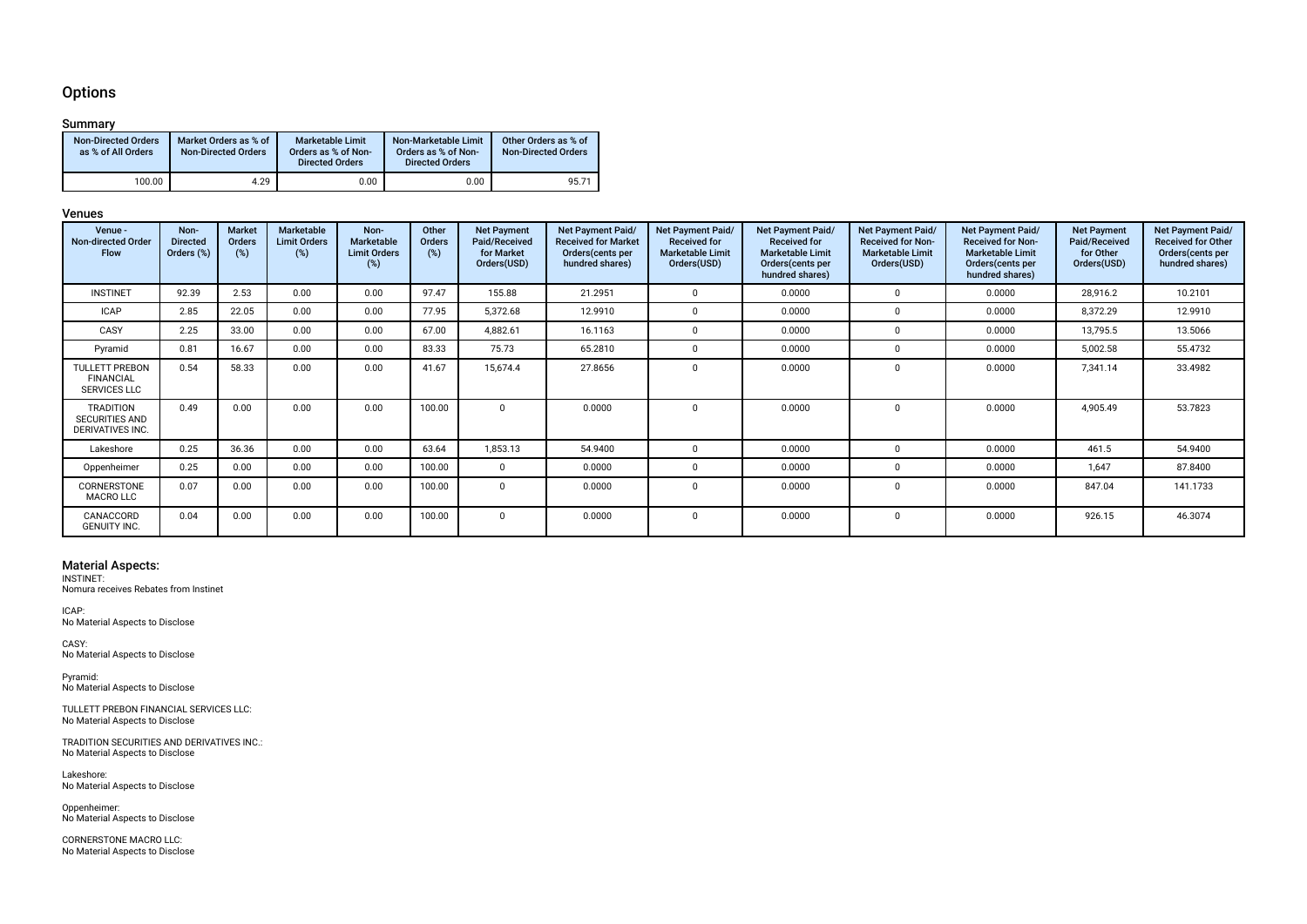# May 2021

## S&P 500 Stocks

### Summary

| <b>Non-Directed Orders</b><br>as % of All Orders | Market Orders as % of<br><b>Non-Directed Orders</b> | <b>Marketable Limit</b><br>Orders as % of Non-<br><b>Directed Orders</b> | Non-Marketable Limit<br>Orders as % of Non-<br><b>Directed Orders</b> | Other Orders as % of<br><b>Non-Directed Orders</b> |
|--------------------------------------------------|-----------------------------------------------------|--------------------------------------------------------------------------|-----------------------------------------------------------------------|----------------------------------------------------|
| $0.00\,$                                         | 0.00                                                | 0.00                                                                     | 0.00                                                                  | 0.00                                               |

#### Venues

## Material Aspects:

 $\overline{\phantom{a}}$ 

# May 2021

## Non-S&P 500 Stocks

## Summary

| <b>Non-Directed Orders</b><br>as % of All Orders | Market Orders as % of<br><b>Non-Directed Orders</b> | <b>Marketable Limit</b><br>Orders as % of Non-<br><b>Directed Orders</b> | Non-Marketable Limit<br>Orders as % of Non-<br><b>Directed Orders</b> | Other Orders as % of<br><b>Non-Directed Orders</b> |
|--------------------------------------------------|-----------------------------------------------------|--------------------------------------------------------------------------|-----------------------------------------------------------------------|----------------------------------------------------|
| 0.00                                             | 0.00                                                | 0.00                                                                     | 0.00                                                                  | 0.00                                               |

### Venues

| Venue -                          | Non             | Market | <b>Marketable</b>   | Non-                | Other         | <b>Net Payment</b>           | <b>Net Payment Paid/</b>             | <b>Net Payment Paid/</b>               | <b>Net Payment Paid/</b>                                        | <b>Net Payment Paid/</b>               | <b>Net Payment Paid/</b>                                        | <b>Net Payment</b>   | <b>Net Payment Paid/</b>            |
|----------------------------------|-----------------|--------|---------------------|---------------------|---------------|------------------------------|--------------------------------------|----------------------------------------|-----------------------------------------------------------------|----------------------------------------|-----------------------------------------------------------------|----------------------|-------------------------------------|
| Non-                             | <b>Virected</b> | Orders | <b>Limit Orders</b> | Marketable          | <b>Orders</b> | Paid/Received for            | <b>Received for Market</b>           | <b>Received for</b>                    | <b>Received for</b>                                             | <b>Received for Non-</b>               | <b>Received for Non-</b>                                        | Paid/Received for    | <b>Received for Other</b>           |
| directed<br>Order<br><b>Flow</b> | Orders (%)      |        |                     | <b>Limit Orders</b> |               | <b>Market</b><br>Orders(USD) | Orders (cents per<br>hundred shares) | <b>Marketable Limit</b><br>Orders(USD) | <b>Marketable Limit</b><br>Orders (cents per<br>hundred shares) | <b>Marketable Limit</b><br>Orders(USD) | <b>Marketable Limit</b><br>Orders (cents per<br>hundred shares) | Other<br>Orders(USD) | Orders(cents per<br>hundred shares) |

## Material Aspects:

 $\overline{\phantom{a}}$ 

# May 2021

**Options**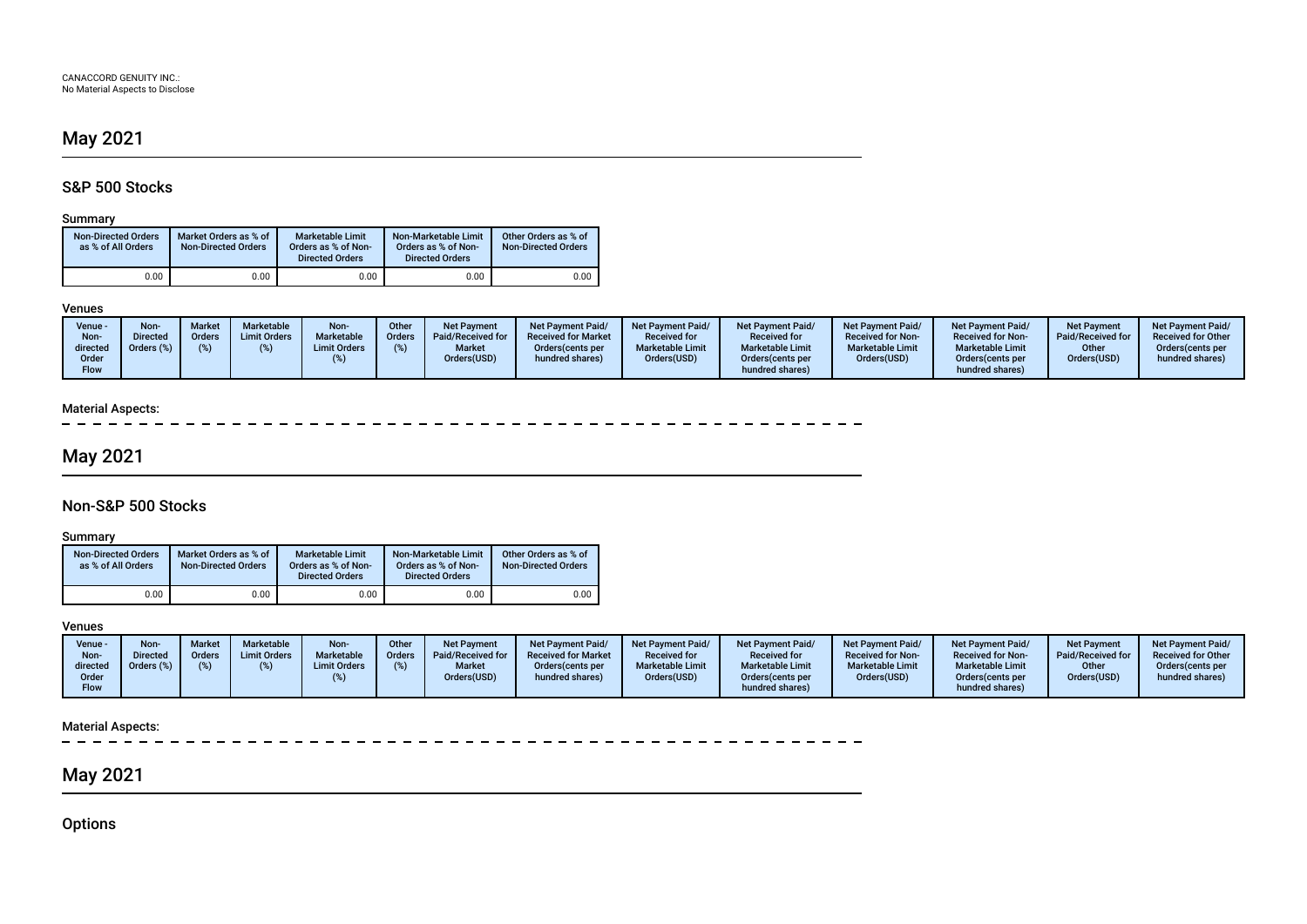### Summary

| <b>Non-Directed Orders</b><br>as % of All Orders | Market Orders as % of<br><b>Non-Directed Orders</b> | <b>Marketable Limit</b><br>Orders as % of Non-<br><b>Directed Orders</b> | Non-Marketable Limit<br>Orders as % of Non-<br><b>Directed Orders</b> | Other Orders as % of<br><b>Non-Directed Orders</b> |
|--------------------------------------------------|-----------------------------------------------------|--------------------------------------------------------------------------|-----------------------------------------------------------------------|----------------------------------------------------|
| 100.00                                           | 3.47                                                | 0.00                                                                     | 0.00                                                                  | 96.53                                              |

#### Venues

| Venue -<br>Non-directed<br><b>Order Flow</b>                        | Non-<br><b>Directed</b><br>Orders (%) | <b>Market</b><br><b>Orders</b><br>(%) | Marketable<br><b>Limit Orders</b><br>(%) | Non-<br>Marketable<br><b>Limit Orders</b><br>(%) | Other<br><b>Orders</b><br>(%) | <b>Net Payment</b><br>Paid/Received for<br><b>Market</b><br>Orders(USD) | <b>Net Payment Paid/</b><br><b>Received for Market</b><br>Orders(cents per<br>hundred shares) | Net Payment Paid/<br><b>Received for</b><br><b>Marketable Limit</b><br>Orders(USD) | <b>Net Payment Paid/</b><br><b>Received for</b><br><b>Marketable Limit</b><br>Orders(cents per<br>hundred shares) | Net Payment Paid/<br><b>Received for Non-</b><br><b>Marketable Limit</b><br>Orders(USD) | Net Payment Paid/<br><b>Received for Non-</b><br><b>Marketable Limit</b><br>Orders(cents per<br>hundred shares) | <b>Net Payment</b><br>Paid/Received<br>for Other<br>Orders(USD) | Net Payment Paid/<br><b>Received for Other</b><br>Orders(cents per<br>hundred shares) |
|---------------------------------------------------------------------|---------------------------------------|---------------------------------------|------------------------------------------|--------------------------------------------------|-------------------------------|-------------------------------------------------------------------------|-----------------------------------------------------------------------------------------------|------------------------------------------------------------------------------------|-------------------------------------------------------------------------------------------------------------------|-----------------------------------------------------------------------------------------|-----------------------------------------------------------------------------------------------------------------|-----------------------------------------------------------------|---------------------------------------------------------------------------------------|
| <b>INSTINET</b>                                                     | 88.63                                 | 0.98                                  | 0.00                                     | 0.00                                             | 99.02                         | 132                                                                     | 55.0000                                                                                       | $\Omega$                                                                           | 0.0000                                                                                                            | $\Omega$                                                                                | 0.0000                                                                                                          | 32,375.58                                                       | 10.2826                                                                               |
| <b>ICAP</b>                                                         | 4.68                                  | 11.92                                 | 0.00                                     | 0.00                                             | 88.08                         | 2,592.91                                                                | 11.7114                                                                                       | $\mathbf{0}$                                                                       | 0.0000                                                                                                            | $\Omega$                                                                                | 0.0000                                                                                                          | 9,155.39                                                        | 11.7114                                                                               |
| CASY                                                                | 3.28                                  | 41.51                                 | 0.00                                     | 0.00                                             | 58.49                         | 8,239.92                                                                | 14.1281                                                                                       | $\Omega$                                                                           | 0.0000                                                                                                            | $\Omega$                                                                                | 0.0000                                                                                                          | 13,060.82                                                       | 13.1990                                                                               |
| Pyramid                                                             | 1.08                                  | 22.86                                 | 0.00                                     | 0.00                                             | 77.14                         | 402.76                                                                  | 65.4900                                                                                       | $\Omega$                                                                           | 0.0000                                                                                                            | $\Omega$                                                                                | 0.0000                                                                                                          | 2,287.19                                                        | 63.7989                                                                               |
| Lakeshore                                                           | 0.93                                  | 26.67                                 | 0.00                                     | 0.00                                             | 73.33                         | 12,086.8                                                                | 54.9400                                                                                       | $\Omega$                                                                           | 0.0000                                                                                                            | $\Omega$                                                                                | 0.0000                                                                                                          | 682.07                                                          | 48.3397                                                                               |
| <b>TULLETT</b><br>PREBON<br><b>FINANCIAL</b><br><b>SERVICES LLC</b> | 0.40                                  | 30.77                                 | 0.00                                     | 0.00                                             | 69.23                         | 1,274.38                                                                | 23.5429                                                                                       | - 0                                                                                | 0.0000                                                                                                            | $\Omega$                                                                                | 0.0000                                                                                                          | 1,865.2                                                         | 22.7881                                                                               |
| Oppenheimer                                                         | 0.25                                  | 0.00                                  | 0.00                                     | 0.00                                             | 100.00                        | $\Omega$                                                                | 0.0000                                                                                        | $\Omega$                                                                           | 0.0000                                                                                                            | $\Omega$                                                                                | 0.0000                                                                                                          | 1,124.35                                                        | 87.8400                                                                               |
| ED&FMAN<br>CAPITAL<br><b>MARKETS INC.</b>                           | 0.12                                  | 0.00                                  | 0.00                                     | 0.00                                             | 100.00                        | $\Omega$                                                                | 0.0000                                                                                        | - 0                                                                                | 0.0000                                                                                                            | $\Omega$                                                                                | 0.0000                                                                                                          | 1,042.72                                                        | 37.2400                                                                               |
| <b>XFA</b>                                                          | 0.12                                  | 50.00                                 | 0.00                                     | 0.00                                             | 50.00                         | 49.87                                                                   | 71.2400                                                                                       | $\Omega$                                                                           | 0.0000                                                                                                            | $\Omega$                                                                                | 0.0000                                                                                                          | 3.2                                                             | 22.8400                                                                               |
| CANACCORD<br><b>GENUITY INC.</b>                                    | 0.09                                  | 0.00                                  | 0.00                                     | 0.00                                             | 100.00                        | $\mathbf 0$                                                             | 0.0000                                                                                        | - 0                                                                                | 0.0000                                                                                                            | $\Omega$                                                                                | 0.0000                                                                                                          | 879.84                                                          | 46.3074                                                                               |

# Material Aspects: INSTINET:

Nomura Received Rebates From Instinet

ICAP: No Material Aspects to Disclose

CASY: No Material Aspects to Disclose

Pyramid: No Material Aspects to Disclose

Lakeshore: No Material Aspects to Disclose

TULLETT PREBON FINANCIAL SERVICES LLC: No Material Aspects to Disclose

Oppenheimer: No Material Aspects to Disclose

E D & F MAN CAPITAL MARKETS INC.: No Material Aspects to Disclose

XFA: No Material Aspects to Disclose

CANACCORD GENUITY INC.: No Material Aspects to Disclose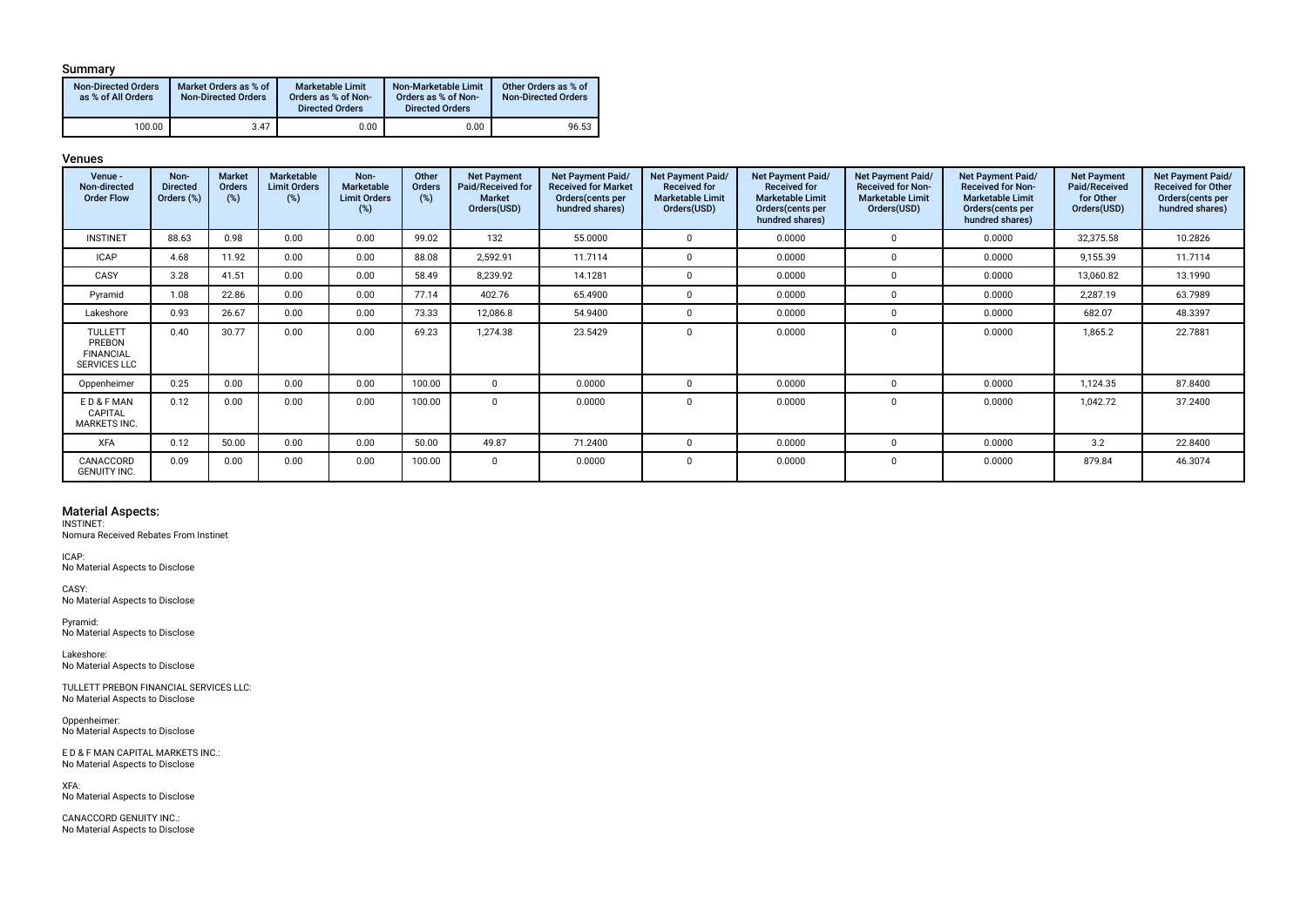# June 2021

## S&P 500 Stocks

### Summary

| <b>Non-Directed Orders</b><br>as % of All Orders | Market Orders as % of<br><b>Non-Directed Orders</b> | Marketable Limit<br>Orders as % of Non-<br><b>Directed Orders</b> | Non-Marketable Limit<br>Orders as % of Non-<br><b>Directed Orders</b> | Other Orders as % of<br><b>Non-Directed Orders</b> |
|--------------------------------------------------|-----------------------------------------------------|-------------------------------------------------------------------|-----------------------------------------------------------------------|----------------------------------------------------|
| $0.00\,$                                         | 0.00                                                | 0.00                                                              | 0.00                                                                  | 0.00                                               |

#### Venues

| Venue -<br>Non-<br>directed<br>Order<br>Flow | Non-<br><b>Directed</b><br>Orders (%) | <b>Market</b><br>Orders | Marketable<br><b>Limit Orders</b> | Non-<br>Marketable<br><b>Limit Orders</b> | Other<br><b>Orders</b> | <b>Net Payment</b><br>Paid/Received for<br><b>Market</b><br>Orders(USD) | <b>Net Payment Paid/</b><br><b>Received for Market</b><br>Orders (cents per<br>hundred shares) | Net Payment Paid/<br><b>Received for</b><br><b>Marketable Limit</b><br>Orders(USD) | <b>Net Payment Paid/</b><br><b>Received for</b><br><b>Marketable Limit</b><br>Orders (cents per<br>hundred shares) | Net Payment Paid/<br><b>Received for Non-</b><br><b>Marketable Limit</b><br>Orders(USD) | Net Payment Paid/<br><b>Received for Non-</b><br><b>Marketable Limit</b><br>Orders(cents per<br>hundred shares) | Net Payment<br>Paid/Received for<br>Other<br>Orders(USD) | <b>Net Payment Paid/</b><br><b>Received for Other</b><br>Orders (cents per<br>hundred shares) |
|----------------------------------------------|---------------------------------------|-------------------------|-----------------------------------|-------------------------------------------|------------------------|-------------------------------------------------------------------------|------------------------------------------------------------------------------------------------|------------------------------------------------------------------------------------|--------------------------------------------------------------------------------------------------------------------|-----------------------------------------------------------------------------------------|-----------------------------------------------------------------------------------------------------------------|----------------------------------------------------------|-----------------------------------------------------------------------------------------------|
|----------------------------------------------|---------------------------------------|-------------------------|-----------------------------------|-------------------------------------------|------------------------|-------------------------------------------------------------------------|------------------------------------------------------------------------------------------------|------------------------------------------------------------------------------------|--------------------------------------------------------------------------------------------------------------------|-----------------------------------------------------------------------------------------|-----------------------------------------------------------------------------------------------------------------|----------------------------------------------------------|-----------------------------------------------------------------------------------------------|

### Material Aspects:

 $\overline{a}$ 

# June 2021

### Non-S&P 500 Stocks

## **Summary**

| <b>Non-Directed Orders</b><br>as % of All Orders | Market Orders as % of<br><b>Non-Directed Orders</b> | <b>Marketable Limit</b><br>Orders as % of Non-<br><b>Directed Orders</b> | Non-Marketable Limit<br>Orders as % of Non-<br><b>Directed Orders</b> | Other Orders as % of<br><b>Non-Directed Orders</b> |  |  |
|--------------------------------------------------|-----------------------------------------------------|--------------------------------------------------------------------------|-----------------------------------------------------------------------|----------------------------------------------------|--|--|
| 0.00                                             | 0.00                                                | 0.00                                                                     | 0.00                                                                  | 0.00                                               |  |  |

#### Venues

| Venue -<br>Non-<br>directed | Non-<br>Directed<br>Orders (%) | <b>Market</b><br><b>Orders</b><br>$\frac{1}{2}$ | Marketable<br><b>Limit Orders</b> | Non-<br>Marketable<br><b>Limit Orders</b> | Other<br>Orders | <b>Net Payment</b><br>Paid/Received for<br><b>Market</b> | <b>Net Payment Paid/</b><br><b>Received for Market</b><br>Orders (cents per | <b>Net Payment Paid/</b><br><b>Received for</b><br><b>Marketable Limit</b> | <b>Net Payment Paid/</b><br><b>Received for</b><br><b>Marketable Limit</b> | <b>Net Payment Paid/</b><br><b>Received for Non-</b><br><b>Marketable Limit</b> | <b>Net Payment Paid/</b><br><b>Received for Non-</b><br><b>Marketable Limit</b> | <b>Net Payment</b><br>Paid/Received for<br>Other | <b>Net Payment Paid/</b><br><b>Received for Other</b><br>Orders(cents per |
|-----------------------------|--------------------------------|-------------------------------------------------|-----------------------------------|-------------------------------------------|-----------------|----------------------------------------------------------|-----------------------------------------------------------------------------|----------------------------------------------------------------------------|----------------------------------------------------------------------------|---------------------------------------------------------------------------------|---------------------------------------------------------------------------------|--------------------------------------------------|---------------------------------------------------------------------------|
| Order<br><b>Flow</b>        |                                |                                                 |                                   |                                           |                 | Orders(USD)                                              | hundred shares)                                                             | Orders(USD)                                                                | Orders (cents per<br>hundred shares)                                       | Orders(USD)                                                                     | Orders (cents per<br>hundred shares)                                            | Orders(USD)                                      | hundred shares)                                                           |

### Material Aspects:

 $\equiv$  $\frac{1}{2}$ ---------------

# June 2021

## **Options**

### **Summary**

| <b>Non-Directed Orders</b> | Market Orders as % of      | <b>Marketable Limit</b> | Non-Marketable Limit   | Other Orders as % of       |
|----------------------------|----------------------------|-------------------------|------------------------|----------------------------|
| as % of All Orders         | <b>Non-Directed Orders</b> | Orders as % of Non-     | Orders as % of Non-    | <b>Non-Directed Orders</b> |
|                            |                            | <b>Directed Orders</b>  | <b>Directed Orders</b> |                            |